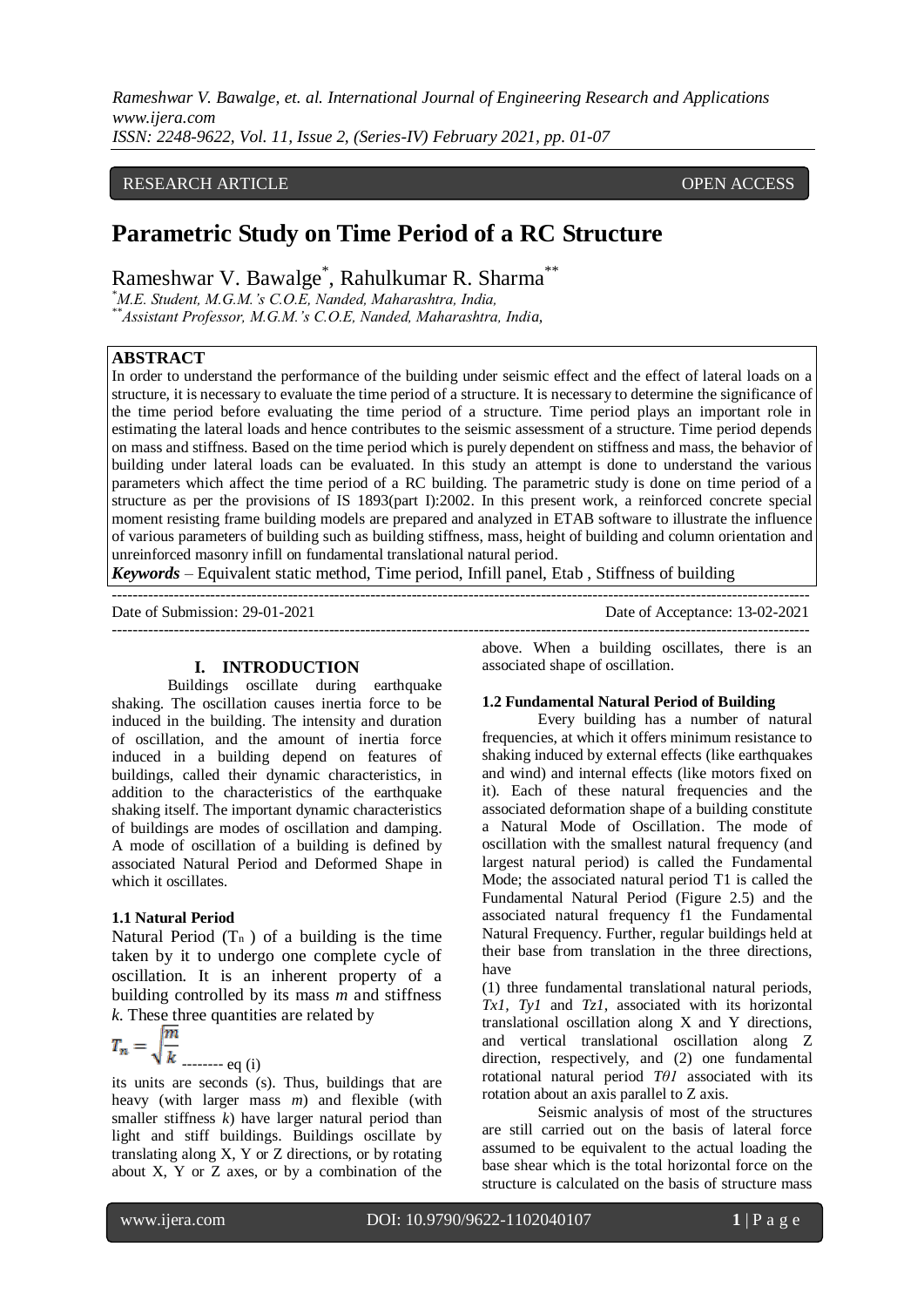*Rameshwar V. Bawalge, et. al. International Journal of Engineering Research and Applications www.ijera.com ISSN: 2248-9622, Vol. 11, Issue 2, (Series-IV) February 2021, pp. 01-07*

.

and fundamental period of vibration and corresponding mode shape. The base share is distributed along the height of structures in terms of lateral forces according to code formula. This method is usually conservative.

There are three methods of seismic analysis of structure i.e.

- 1. Equivalent static lateral force method
- 2. Response spectrum method
- 3. Time history method

Among these three methods we have adopted the Equivalent static lateral force method. The equivalent lateral force procedure is the simplest method of analysis and requires less computational effort because the forces depend on the code based fundamental period of structures with some empirical modifier. The design base shear shall first be computed as a whole, than be distributed along the height of the building based on simple formulas appropriate for building with regular distribution of mass and stiffness. The design lateral force obtained at each floor level then be distributed to individual lateral load resisting elements depending upon the floor diaphragm action. In the case of rigid diaphragm action, the total shear in any horizontal plane shall be distributed to various elements of the lateral force resisting on the system on the basis of relative rigidity (clause 7.7.2 of IS 1893(Part 1):2002).

### **1.3 Objective of this work:**

The objective of the parametric study is to determine the factors affecting the time period.

1. Evaluate effect of stiffness on time period of RC building

2. Evaluate effect of mass on time period of RC building

3. Evaluate effect of building height on time period of RC building

4. Evaluate effect of column orientation on time period of RC building.

5. Evaluate effect of unreinforced masonry infill walls on time period of RC building

# **II. METHODOLOGY**

The equivalent static lateral load method is used to determine earthquake load on building along X-direction and Y-direction. The base shear is the horizontal force acting on the structure and is calculated on the basis of structure mass (seismic weight), fundamental period of vibration and types of soil, importance factor and response reduction factor. The following steps involved in calculating base shear i.e. lateral force acting on building.

Step 1: calculation of lumped masses to various floor level

- Step 2: Determination of fundamental natural period.
- Step 3: Determination of Base Shear
- Step 4: Vertical Distribution of Base Shear

#### **II. PROBLEM FORMULATION**

The Special RC moment resistant frame building models are prepared and analyzed in ETAB software to illustrate the influence of different factors affecting the fundamental natural time period of building. The following parameters were considered to analyze the special RC moment resistant frame building models. One of these buildings, namely a five storey building, is chosen as basis, and is hereinafter called Benchmark Building. It is bare frame with a plinth beam (and no slab) at ground floor level. The details of this benchmark building (figure 3.1) are as follows:

#### **Structural Element Sizes:**

- Beams: 230mm x 450mm
- Columns: 400mm x 400mm
- Slab: 150mm thick

#### **Material properties:**

- Grade of Concrete: M25
- Grade of Steel Reinforcement Bars: HYSD Fe 500.

#### **Loading:**

- Dead load on beams from infill wall: 5.865 kN/m (Density of Aerocon block, ρ=10 kN/m3)
- Floor Finish load on floor= 1 kN/m2
- Live load on floors: 2 kN/m2

#### **Seismic Consideration:**

- Seismic Zone –IV (Zone factor, Z=0.24)
- Soil Type II (Medium Soil)
- Importance Factor 1 (Residential Building)
- Response Reduction Factor 5 (special RC moment resistant frame)

#### **Load Combinations**

In the limit state design of reinforced concrete structures, the following load combinations shall be accounted for:

Clause 6.3.1.2, IS: 1893-2002, Part 1:

a.  $1.5(DL + IL)$ 

b.  $1.2(DL + IL+EL)$ 

c.  $1.5(DL \pm EL)$ 

d. 0.9DL±1.5EL

# **Basic Assumptions**

• Rigid slab (Diaphragm-It is a horizontal system, which transmit lateral forces to the vertical resisting elements)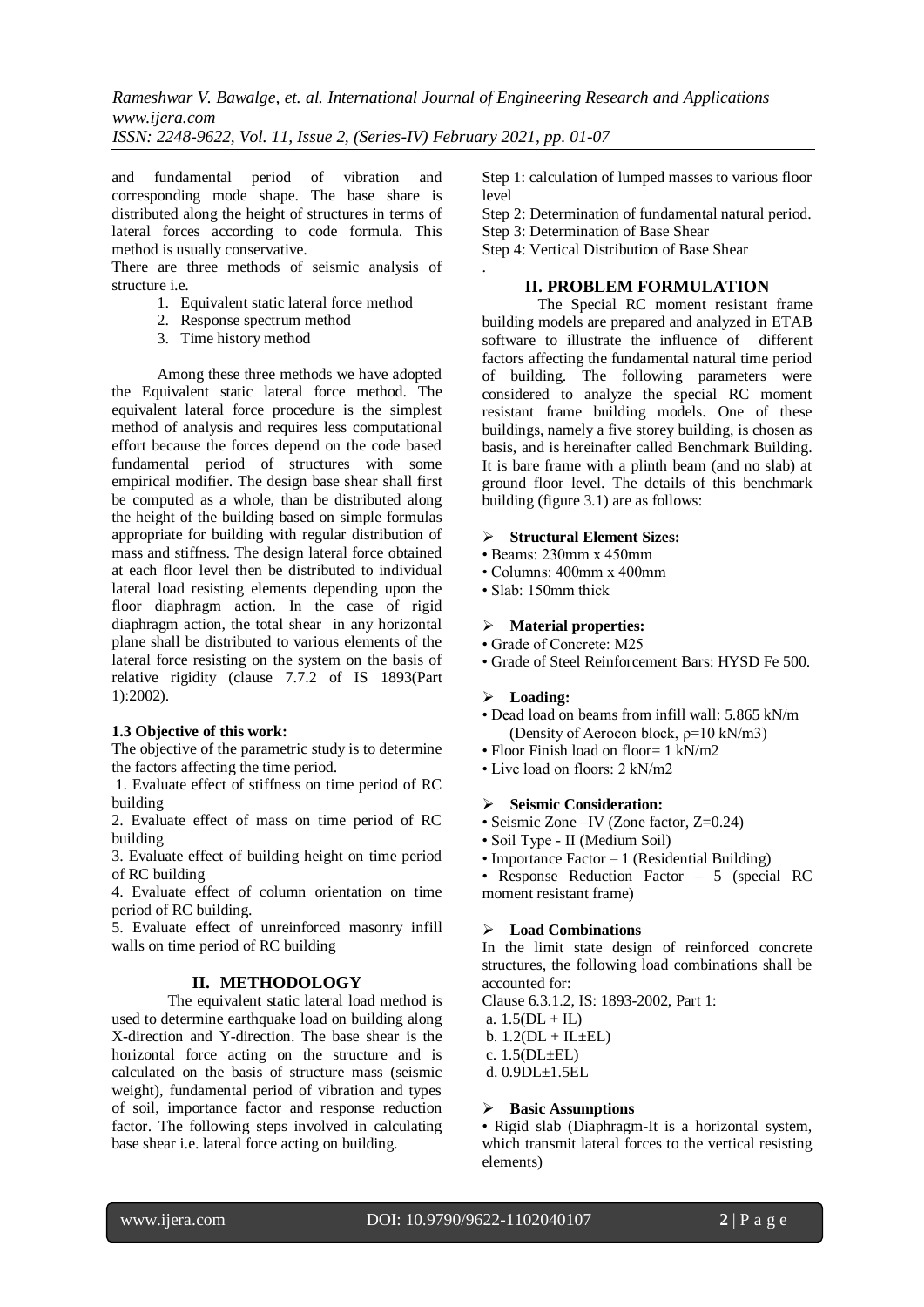# *Rameshwar V. Bawalge, et. al. International Journal of Engineering Research and Applications www.ijera.com*

*ISSN: 2248-9622, Vol. 11, Issue 2, (Series-IV) February 2021, pp. 01-07*

• Fixed base- The frames of building are assumed to be fixed at their base on an infinitely rigid foundation.



Figure4.1: Five-storey Benchmark Building: Elevation and plan of benchmark building showing the structural moment frame grid (all dimensions are in mm.

| Table 2.1: Buildings considered illustrating concept |  |
|------------------------------------------------------|--|
| of natural period                                    |  |

| <b>Building</b> | <b>Description</b>                                                                          | No.of<br>Storeys |              | Number of<br><b>Bays</b> | Column<br><b>Dimensio</b><br>n in |
|-----------------|---------------------------------------------------------------------------------------------|------------------|--------------|--------------------------|-----------------------------------|
|                 |                                                                                             |                  | $X -$<br>Dir | $Y -$<br>Dir             | $(mm \times m)$<br>m)             |
| A               | 2-Storey Building                                                                           | $\overline{c}$   | 5            | $\overline{4}$           | 400x 400                          |
| B               | Benchmark 5-<br>Storey<br>Building                                                          | 5                | 5            | 4                        | 400x 400                          |
| C               | <b>Benchmark</b><br>Building with<br>Rectangular<br>Columns oriented<br>along X- direction  | 5                | 5            | $\overline{4}$           | 550x 300                          |
| D               | <b>Benchmark</b><br>Building with<br>Rectangular<br>Columns oriented<br>along Y - direction | 5                | 5            | $\overline{4}$           | 300x550                           |
| E.              | 10-Storey Building<br>with varying                                                          | 10               | 5            | $\overline{4}$           | Upper 5<br>storeys<br>(400x400)   |
|                 | Column Size along<br><b>Building Height</b>                                                 |                  |              |                          | Bottom 5<br>storeys<br>(600x600)  |
| F               | 10-Storey Building                                                                          | 10               | 5            | 4                        | 600x600                           |

| G | 25-Storey Building<br>with varying<br>Column Size along<br><b>Building Height</b>  | 25             | 5              | $\overline{4}$ | Upper 5<br>storeys<br>(400x400)<br>Middle<br>10Storey<br>(600x600)<br>Bottom 10<br>storeys<br>(800x800) |
|---|------------------------------------------------------------------------------------|----------------|----------------|----------------|---------------------------------------------------------------------------------------------------------|
| H | 25-Storey Building                                                                 | 25             | 5              | $\overline{4}$ | 800x800                                                                                                 |
| J | 25-Storey Building<br>with imposed mass<br>10% larger than<br><b>Building</b><br>Н | 25             | 5              | $\overline{4}$ | 800x800                                                                                                 |
| K | 25-Storey Building<br>with imposed mass<br>20% larger than<br><b>Building H</b>    | 25             | $\overline{5}$ | $\overline{4}$ | 800x800                                                                                                 |
| L | 5-Storey Building<br>with URM Infill                                               | $\overline{5}$ | $\overline{5}$ | $\overline{4}$ | 400x400                                                                                                 |
| M | 5-Storey Building<br>with Partially URM<br>Infill                                  | $\overline{5}$ | 5              | $\overline{4}$ | 400x400                                                                                                 |
| N | 5-Storey Building<br>without URM Infill                                            | 5              | 5              | $\overline{4}$ | 400x400                                                                                                 |

Note:

1. Bay length in each plan direction is 4m (Centre to Centre).

2. All columns at each storey are of the same size.

3. All beams in all buildings are of the same size (230 mm x 450mm).

As per this above table, these are the 13 types of buildings.

### **III. RESULT ANALYSIS**

#### **3.1 Factors Affecting Natural Period of Building 3.1.1 Effect of Stiffness:**

Increasing the column size increases both stiffness and mass of buildings. But, when the percentage increase in stiffness as a result of increase in column size is larger than the percentage increase in mass, the natural period reduces. Hence, the usual discussion that increase in column size reduces the natural period of buildings (motivated by Eq.(i)), does not consider the simultaneous increase in mass; in that context, buildings are said to have shorter natural periods with increase in column size(Graph 3.1 and 3.2).

The building F is stiffer than building E and building H is stiffer than building While increasing stiffness, the mass of building is also increased and because of that, from graph 3.1 and 3.2 it can be observed that increase in stiffness up to some extent, reduces natural period but later it increasing natural period.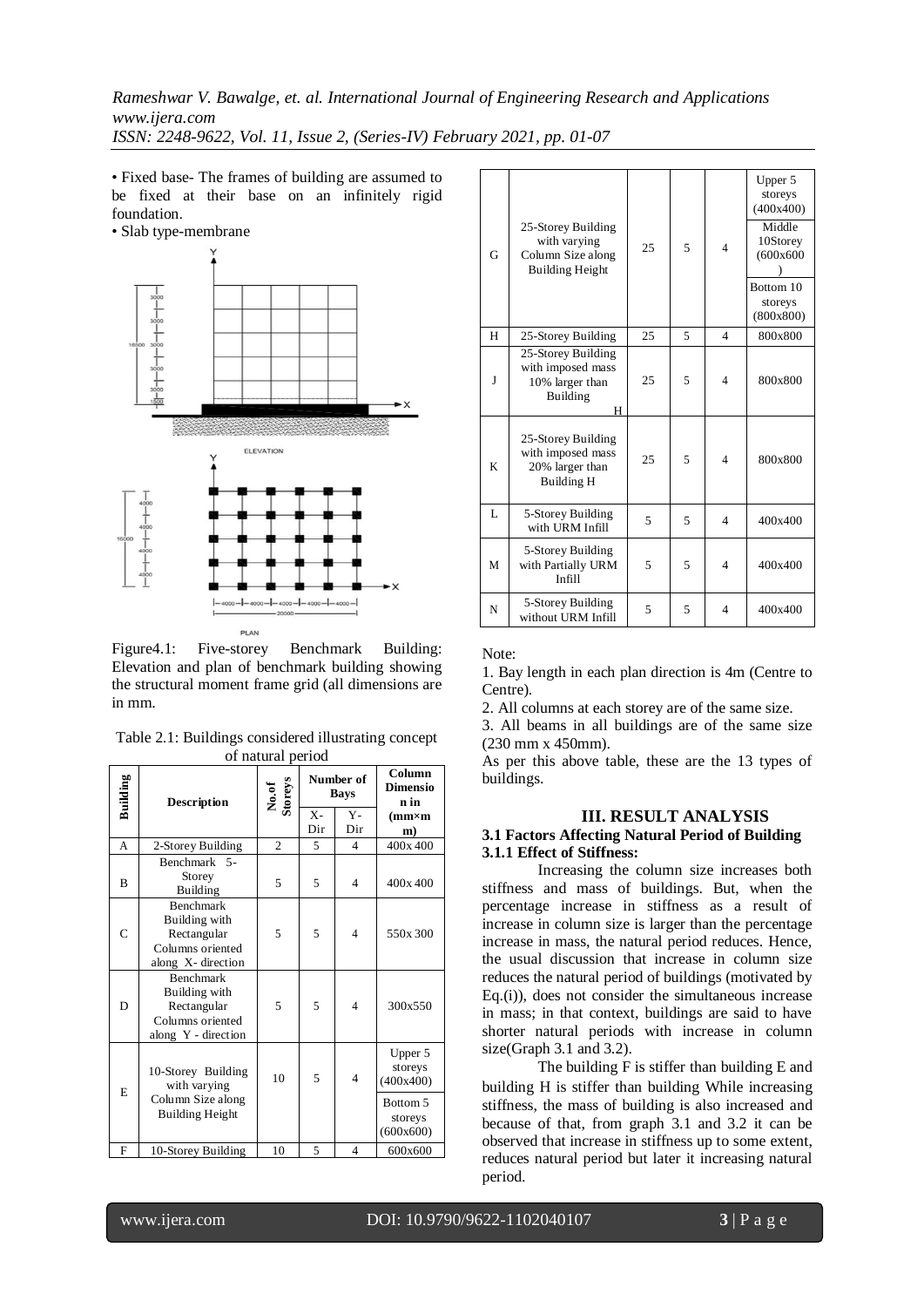

Figure.3.1: Effect of stiffness: Stiffer building have smaller natural period

**Table.3.1**: Effect of stiffness on Fundamental natural time period in X-Direction

| Model Type | Time Period In X-Direction,<br>$T_{x1}$ (sec) |
|------------|-----------------------------------------------|
| E          | 1.435                                         |
| F          | 1.432                                         |
| G          | 3.499                                         |
|            | 3.99                                          |



**Graph.3.1**: Effect of stiffness on fundamental natural period in X- Direction

**Table.3.2**: Effect of stiffness on fundamental natural time period in Y Direction

| <b>Building Type</b> | Time Period In Y-Direction,<br>$T_{v1}$ (sec) |
|----------------------|-----------------------------------------------|
| E                    | 1.479                                         |
|                      | 1.478                                         |
| G                    | 3.659                                         |
|                      | 4.178                                         |



**Graph.3.2**: Effect of stiffness on fundamental natural period in Y-Direction

#### **5.1.2 Effect of Mass:**

The comparative results of natural period in X and Y directions are shown in table 3.3 and table 3.4 respectively. From graphs 3.3 and graph 3.4, it is observed that, an increase in mass of a building increases its natural period. Let us consider that, model H have seismic mass of building equals to (m), while buildings J and K are 10% and 20% heavier than model H respectively.



Figure.3.2: Effect of mass: Heavier buildings have larger natural period

**Table.3.3**: Effect of mass on fundamental natural time period in X-Direction



**Graph.3.3**: Effect of mass on fundamental natural period in X-Direction.

**Table.3.4**: Effect of mass on fundamental natural time period in Y-Direction

| <b>Building Type</b> | Time Period In Y-Direction,<br>$T_{v1}$ (sec) |
|----------------------|-----------------------------------------------|
| $H (mass=m)$         | 4.178                                         |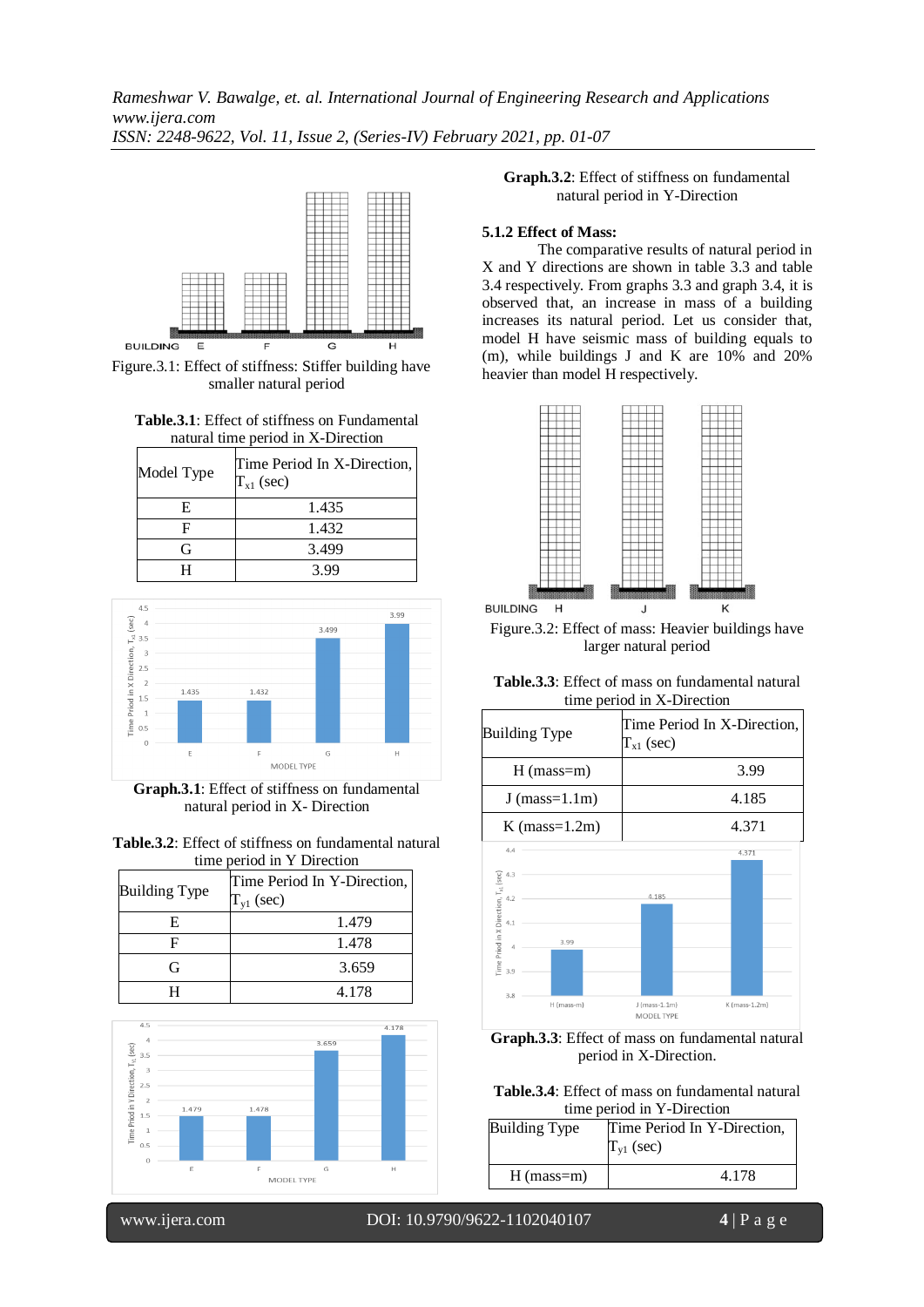*Rameshwar V. Bawalge, et. al. International Journal of Engineering Research and Applications www.ijera.com*





**Graph.3.4**: Effect of mass on fundamental natural period in Y-Direction

# **5.1.3 Effect of Building Height:**

The comparative results of natural period in X and Y directions are shown in Table 3.5 and Table 3.6 respectively. From Graph 3.5 and Graph 3.6, it is observed that, as the height of building increases, its mass increases but its overall stiffness decreases. Hence, natural period of a building increases with increase in height.



Figure.3.3: Effect of Building Height: Taller buildings have larger natural period.

| <b>Table 3.5:</b> Effect of building height on fundamental |
|------------------------------------------------------------|
| natural time period in X-Direction                         |

| <b>Building Type</b> | Time Period In X-Direction,<br>$T_{x1}$ (sec) |
|----------------------|-----------------------------------------------|
|                      | 0.411                                         |
| R                    | 1.006                                         |
|                      | 1.432                                         |
|                      | -QC                                           |





**Table 3.6:** Effect of building height on fundamental natural time period in Y-Direction

| $m$ . $m \sim p$ and $m \sim p$ |                                                |  |  |  |
|---------------------------------|------------------------------------------------|--|--|--|
| Building Type                   | Time Period In Y-<br>Direction, $T_{v1}$ (sec) |  |  |  |
|                                 | 0.417                                          |  |  |  |
| R                               | 1.030                                          |  |  |  |
| F                               | 1.478                                          |  |  |  |
|                                 | 4.178                                          |  |  |  |



Graph.5.6: Effect of height of building on fundamental natural period in Y-Direction

# **5.1.4 Effect of Column Orientation:**

The comparative results of natural period in X and Y directions are shown Table 3.7 and Table 3.8 respectively. From graph 3.7 and graph 3.8, it is observed that, orientation of rectangular columns influences lateral stiffness of buildings along two horizontal directions. Hence, changing the orientation of columns changes the translational natural period of buildings. Building C and D are two 5-storey buildings with same column area, but different orientation of rectangular column. Longer side 550mm×300mm columns is oriented along Xdirection in building-C, and along Y-direction in building-D. Lateral stiffness of columns along longer direction is more.

Hence, natural period of buildings along longer direction of column cross section is smaller than that along the shorter direction.

www.ijera.com DOI: 10.9790/9622-1102040107 **5** | P a g e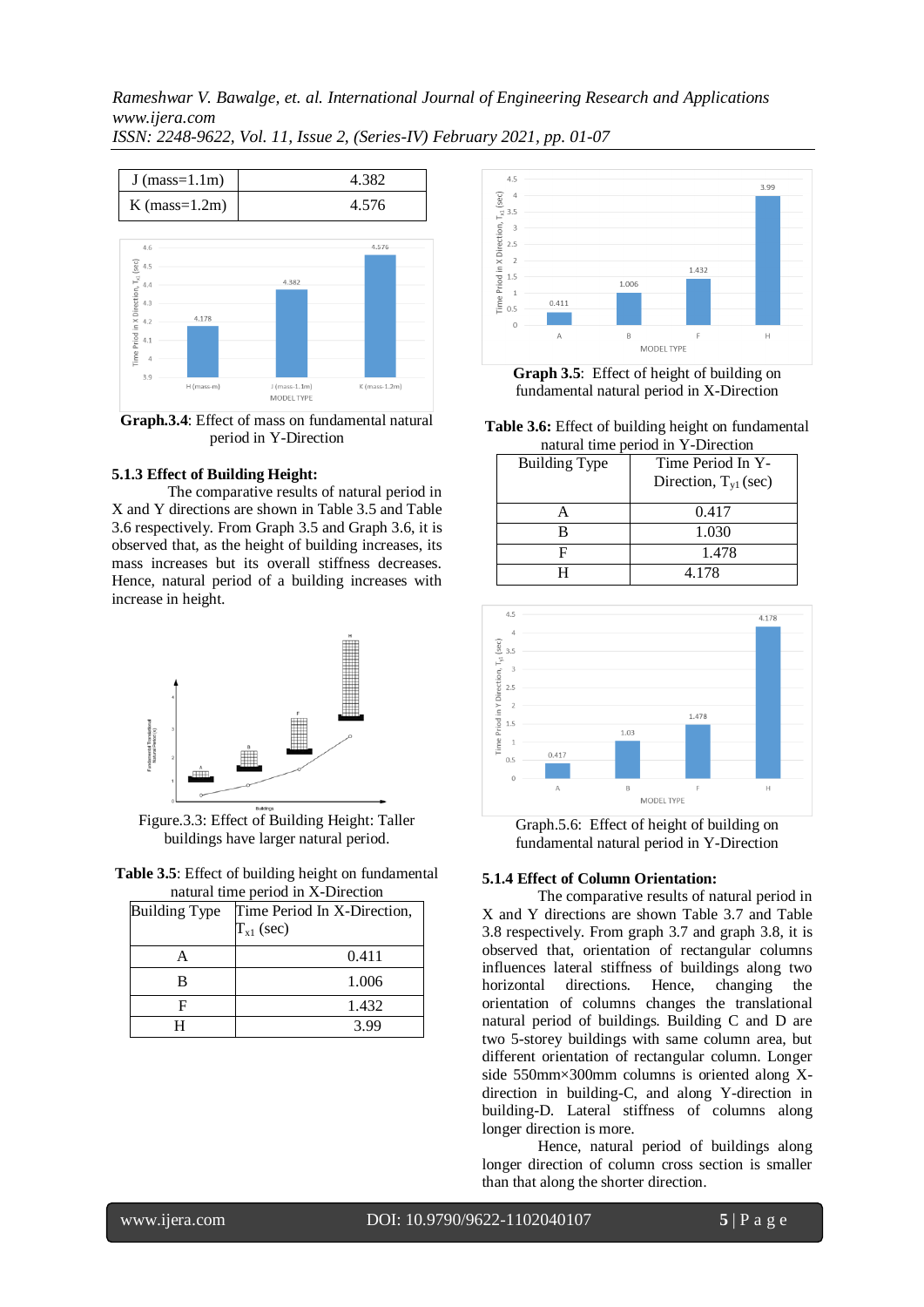*Rameshwar V. Bawalge, et. al. International Journal of Engineering Research and Applications www.ijera.com*

| ISSN: 2248-9622, Vol. 11, Issue 2, (Series-IV) February 2021, pp. 01-07 |  |  |  |  |  |  |
|-------------------------------------------------------------------------|--|--|--|--|--|--|
|-------------------------------------------------------------------------|--|--|--|--|--|--|



**Figure.3.4:** Effect of column orientation: Buildings with larger column dimensions oriented in the direction reduces the translational natural period of oscillation in that direction.

**Table 3.7:** Effect of column orientation on fundamental natural time period in X-Direction

| Building Type | Time Period In X-<br>Direction, $T_{x1}$ (sec) |
|---------------|------------------------------------------------|
|               | 1.006                                          |
|               | 0.914                                          |
|               | 1.133                                          |



**Graph 5.7:** Effect of column orientation on fundamental natural period in X-Direction

**Table 5.8:** Effect of column orientation on fundamental natural time period in Y-Direction

| <b>Building Type</b> | Time Period In Y-Direction,<br>$T_{\text{y1}}$ (sec) |
|----------------------|------------------------------------------------------|
| R                    | 1.030                                                |
| $\subset$            | 1.157                                                |
|                      | 0.921                                                |





#### **3.1.5 Effect of Unreinforced Masonry infill walls in RC Frames:**

The comparative results of fundamental natural period in X-direction are shown in Table 3.9. The interaction between the masonry infill walls and the frame strongly influence the global performance of the framed structures. The performance of the bare frame does significantly vary from the other various infill panels configuration (i.e. partially or fully infilled) under lateral loading. From Graph 4.9, it is observed that, partially or fully infilled framed structures have higher stiffness than the bare framed structure and also, lateral stiffness of buildings increases when URM infill walls are included in the analysis models.

Thus, natural period of building is lower, when stiffness of URM infill is considered (i.e. Model L and Model-M), than when it is not considered (i.e. Model-N).

**Table 3.9:** Effect of unreinforced masonry infill wall on fundamental natural time period in X-Direction



**Graph.5.9:** Effect of URM infill on fundamental natural period in X-Direction

www.ijera.com DOI: 10.9790/9622-1102040107 **6** | P a g e